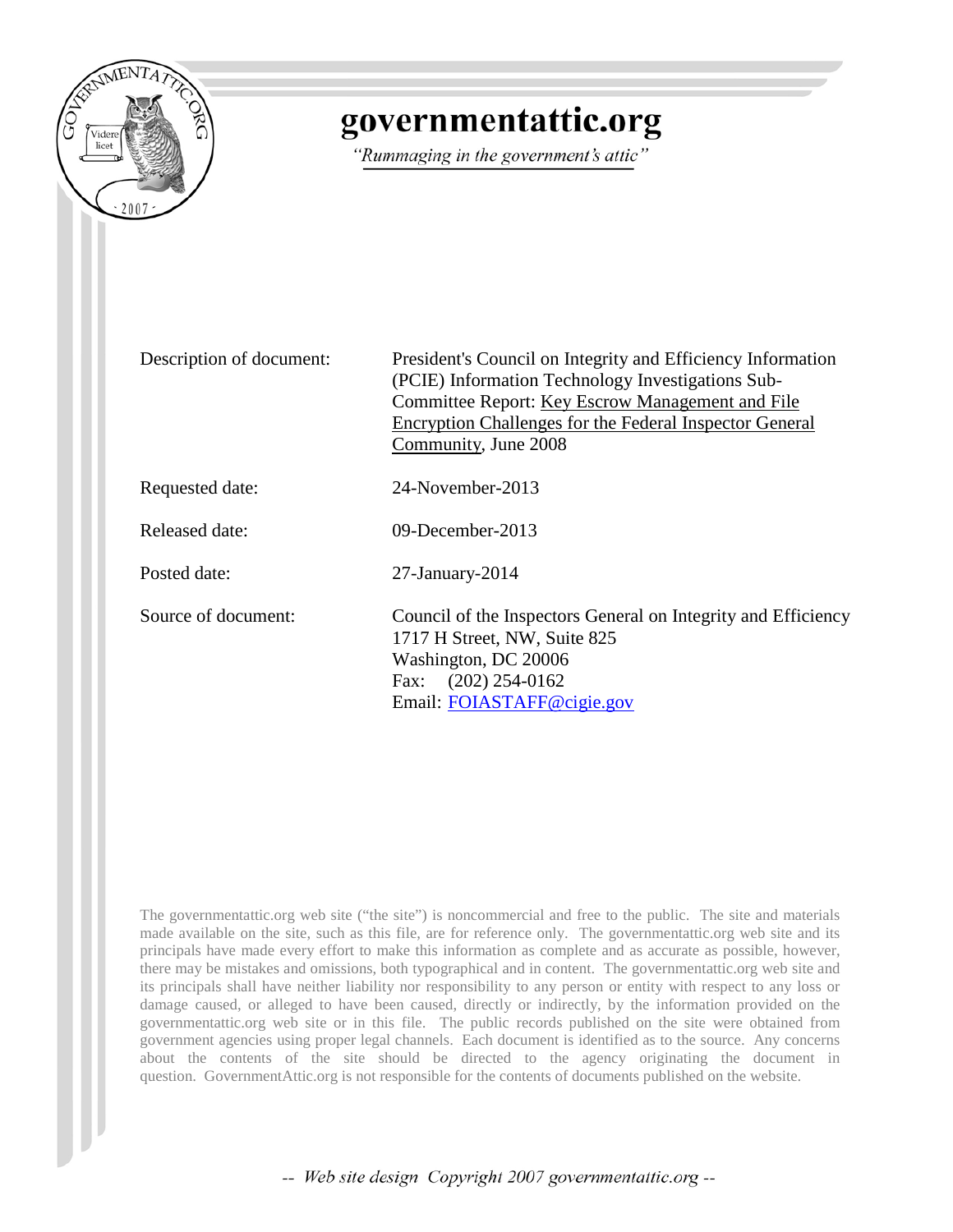

December 9, 2013

Subject: Log No. 6330-2014-8

This letter responds to your Freedom of Information Act (FOIA) request, dated November 24, 2013, to the Council of the Inspectors General on Integrity and Efficiency (CIGIE). Your request was received on December 2, 2013. You requested a copy of the PCIE Information Technology Investigations Sub-Committee Report, Key Escrow Management and File Encryption Challenges for the Federal Inspector General Community, June 2008.

We are releasing 7 pages of responsive documents. Pursuant to FOIA, certain information has been redacted as it is exempt from release.

You have the right to appeal CIGIE's response by writing to the Council of the Inspectors General on Integrity and Efficiency, 1717 H Street NW., Suite 825, Washington, D.C. 20006-3900. Your appeal must be received within 45 days of the date of this letter. The outside of the envelope should be clearly marked "FOIA APPEAL."

Sincerely,

Mark D. Jones

Executive Director

Enclosure: Documents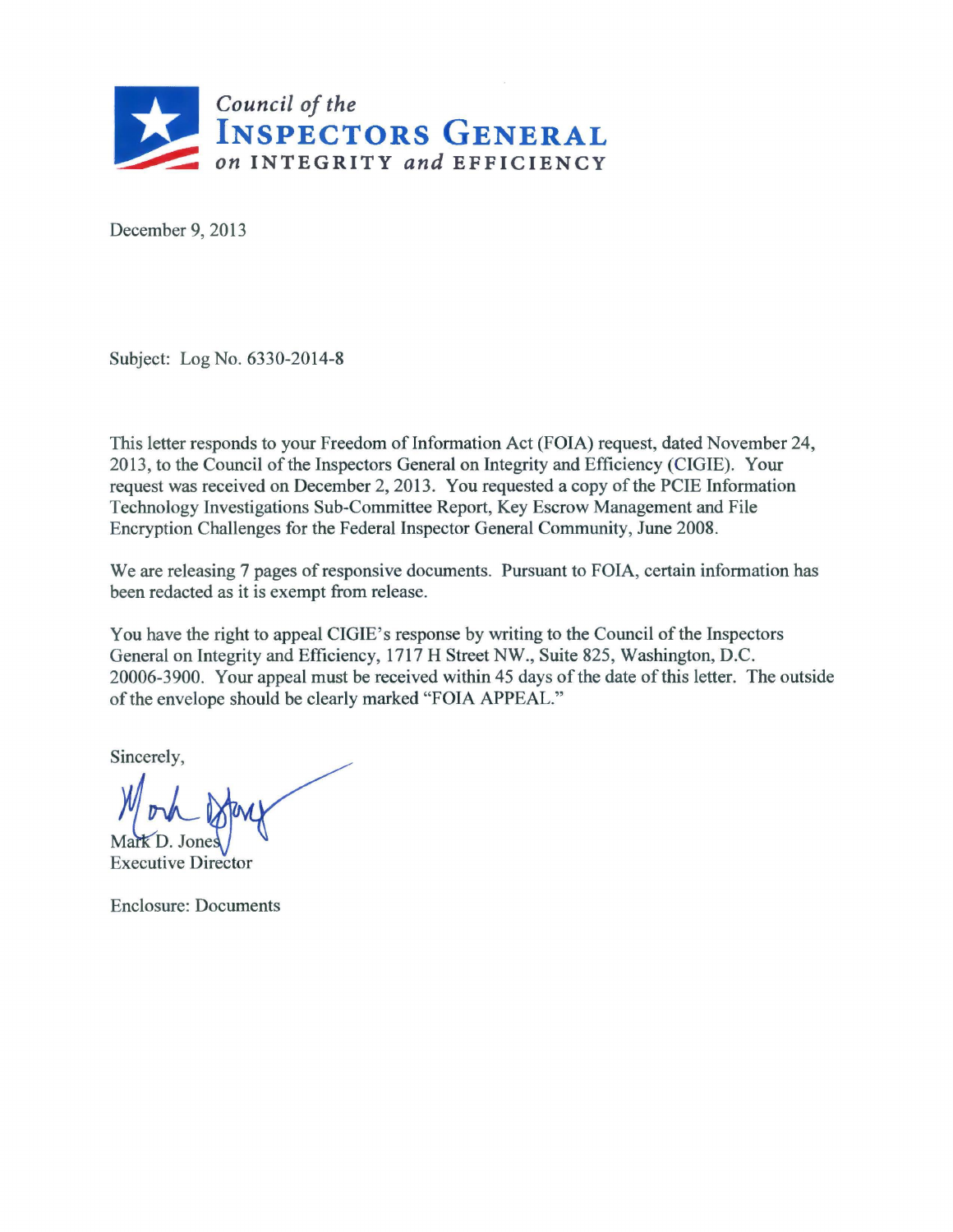



## Key Escrow Management and File Encryption Challenges for the Federal Inspector General **Community**

June 2008

Prepared and Presented by President's Council on Integrity and Efficiency Information Technology Investigations Sub-Committee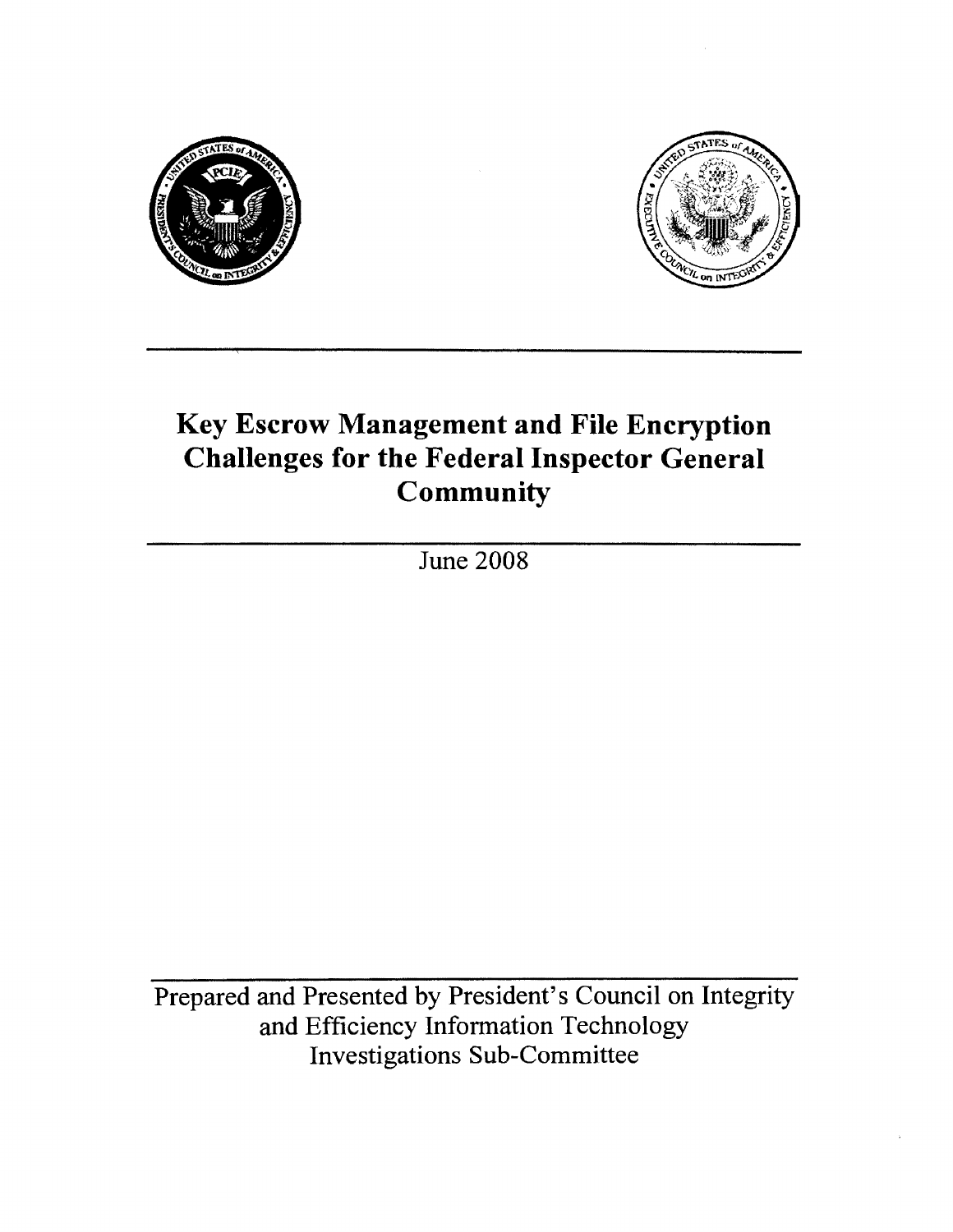#### **Background**

In recent years, the federal government has taken its share of criticism on the safeguarding of sensitive data. Events which have inspired the focus of public attention included the theft of a laptop containing millions of names and personnel data from a Veteran's Administration (VA) employee in May 2006. At the time, reports detailed that the thief had the names and Social Security numbers of every veteran discharged after 1975. It was the largest Social Security numbers breach ever -- the VA disclosed that approximately 26.5 million veterans were at risk of identity theft.

Additionally, other agencies charged with collecting personal information had security problems. In response to public inquiry, the Commerce Department determined that 1,137 laptops distributed within its 15 operating units were either lost, stolen, or missing from 2001 to 2006. Of these 1,137 laptops, 249 contained personally identifiable information (PII).

Between 2003 and 2006, nearly 63,000 cyber incidents were reported to the Homeland Security Department's U.S. Computer Emergency Readiness Team. In 2007, these cyber incidents exploded. The federal government is placing an increased effort in minimizing and preventing future attacks. The Wall Street Journal recently reported President Bush proposed a \$6 billion budget to build a system to protect U.S. communication networks from attacks. This is in response to some recent information security news:

- The Department of Homeland Security counted 37,258 attacks on government and private networks last year, compared with 4,095 in 2005 (Source: Wall Street Journal).
- Auditors of the Department of Energy's interconnected networks called 132 security breaches serious enough to report to law enforcement in  $FY06 -$ 22% more than in the prior year (Source: Federal Computer Week).
- Foreign hackers are increasingly seeking to steal Americans' health care records, according to a Department of Homeland Security analyst. (Source: Federal Computer Week).

Furthermore, new ways to manage the IT infrastructure within federal agencies have made access to government data even more challenging. For example, in one instance cited by the PCIE IT Subcommittee, the Department of Education (ED) contracted its IT functions and data storage to a private contractor. When Inspector General (IO) personnel requested access to computer information, the contractor did not permit access until after the IO obtained a subpoena. By not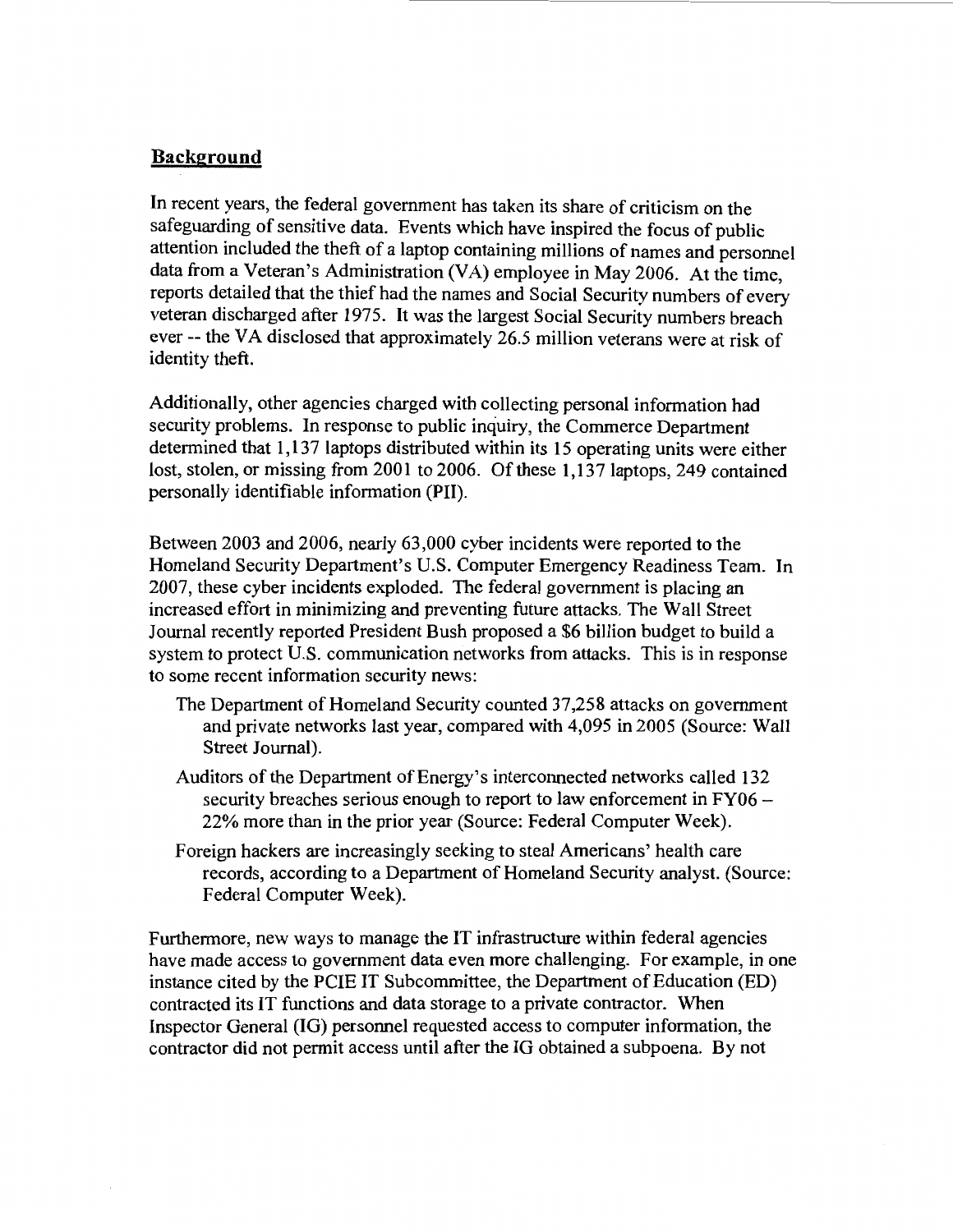allowing IG employees access to Department of ED data, this was in direct violation of the IG Act<sup>1</sup>. Even more complex cases have arisen when companies performing data storage commingled government customer data with other customers. In those cases, there is no clear legal precedence as to whether or not a subpoena is required.

OMB Memorandum M-06-16, June 23, 2006, recommended all departments and agencies:

> 1. Encrypt all data on mobile computers/devices which carry agency data unless the data is determined to be nonsensitive, in writing, by your Deputy Secretary or an individual he/she may designate in writing;

2. Allow remote access only with two-factor authentication where one of the factors is provided by a device separate from the computer gaining access;

3. Use a "time-out" function for remote access and mobile devices requiring user re-authentication after 30 minutes inactivity; and

4. Log all computer-readable data extracts from databases holding sensitive information and verify each extract including sensitive data has been erased within 90 days or its use is still required.

OMB Memorandum M-06-16 also stated:

Most departments and agencies have these measures already in place. \Ve intend to work with the Inspectors General community to review these items as well as the checklist to ensure we are properly safeguarding the information the American taxpayer has entrusted to us. Please ensure these safeguards have been reviewed and are in place within the next 45 days.

OMB Memorandum M-07-16, May 22, 2007, re-iterated the requirements for safeguarding against and responding to the breach of personally identifiable information (PII). Despite the National Institute of Standards and Technology

<sup>&</sup>lt;sup>1</sup> Section 6, authority of Inspector General; information and assistance from Federal agencies; unreasonable refusal; office space and equipment (a) In addition to the authority otherwise provided by this Act, each Inspector General, in carrying out the provisions of this Act, is authorized (1) to have access to all records, reports, audits, reviews, documents, papers, recommendations, or other material available to the applicable establishment which relates to programs and operations with respect to which that Inspector General has responsibilities under this Act.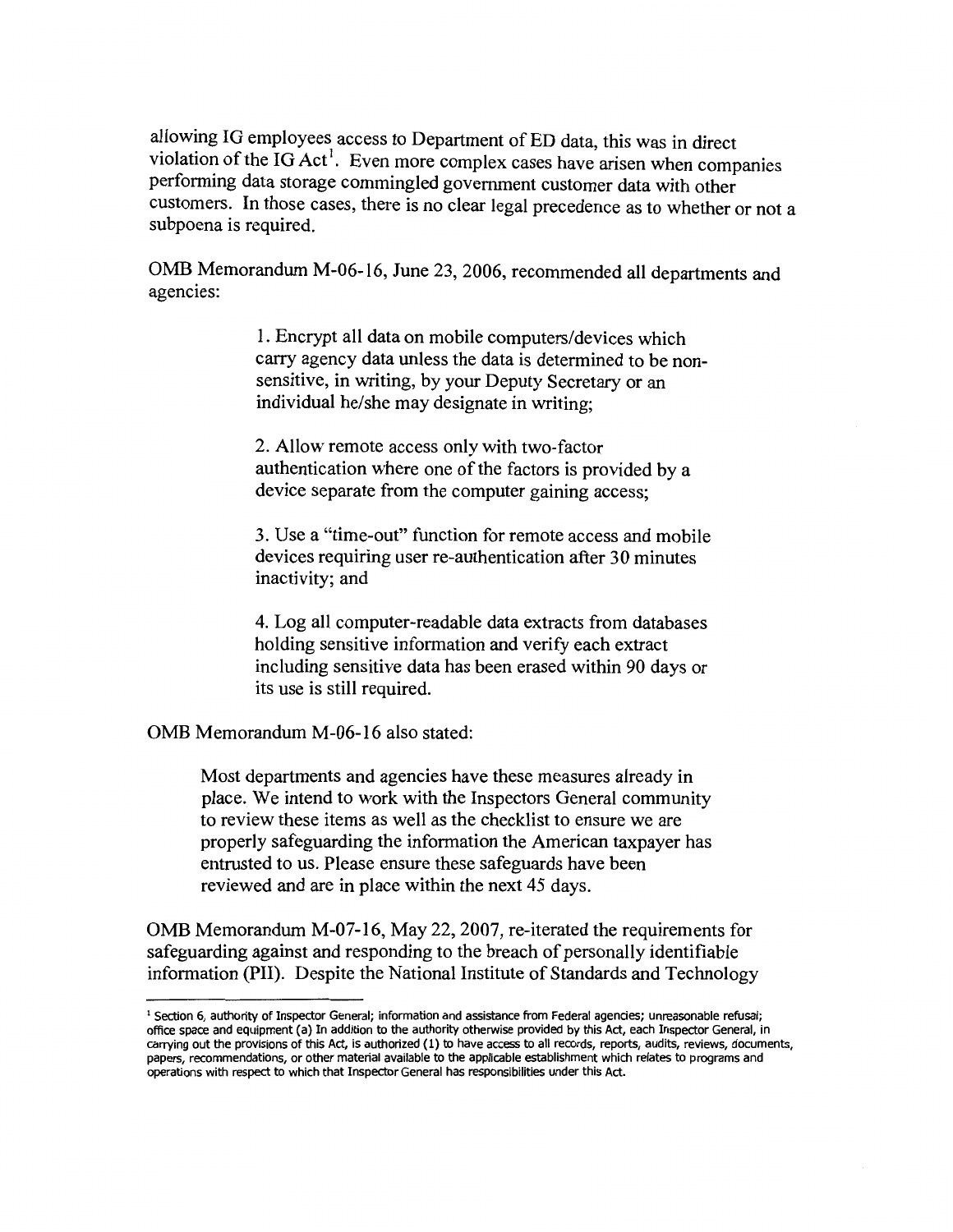(NIST) checklists and the recommendations from OMB for departments and agencies to take actions regarding encryption and other security safeguards, there is no easy way to identify and prevent all system vulnerabilities. According to testimony presented at the Senate Homeland Security and Governmental Affairs Committee on information security on March 12, 2008, only 4 of 24 federal agencies have implemented acceptable Federal Information Security Management Act of 2002 (FISMA) compliance system security safeguards. The best strategy to mitigate risk is to use common sense and a combination of several methods, known as a layered defense. Common methods to prevent threats are monitoring what programs are running, installing anti-spyware, firewalls, network monitors, intrusion detection, two-factor authentication, and biometric identification. With the escalating security threats, departments and agencies, with the assistance of their IGs, must consider moving forward quickly.

Each government organization has the need to protect sensitive personally identifiable information, and should base the management of those systems in an organizational policy statement. Strong encryption using cryptographic systems can be used, but can also be compromised by lax and inappropriate human actions. Highly unusual events should be noted and reviewed as possible indicators of attempted attacks on the system.

Cryptographic mechanisms are one of the strongest ways to provide security services for electronic applications and protocols and for data storage. Federal Information Processing Standards (PIPS) and NIST Special Publications specify cryptographic techniques for protecting sensitive unclassified information. Key management provides the foundation for the secure generation, storage, distribution, and destruction of keys. NIST Special Publication 800-57, Recommendation for Key Management, Part 2: Best Practices for Key Management Organization, advises developers and system administrators to use industry best practices associated with key management. OMB guidance to federal agencies on Data Availability and Encryption, November 26, 2001, stated that agencies must address information availability and assurance requirements through appropriate data recovery mechanisms such as cryptographic key recovery. The key management policy should prescribe, for each element, any roles, responsibilities, facilities, and procedures necessary for all organizational elements to backup and recover critical data, with necessary integrity mechanisms intact, in the event of the loss of the operational copy of cryptographic keys under which the data is protected. Key backup and recovery is normally the responsibility of the central oversight authority, or its organizational equivalent, although mechanisms to support recovery are likely to be included in client node, service agent, and especially key processing facilities, or their organizational equivalents.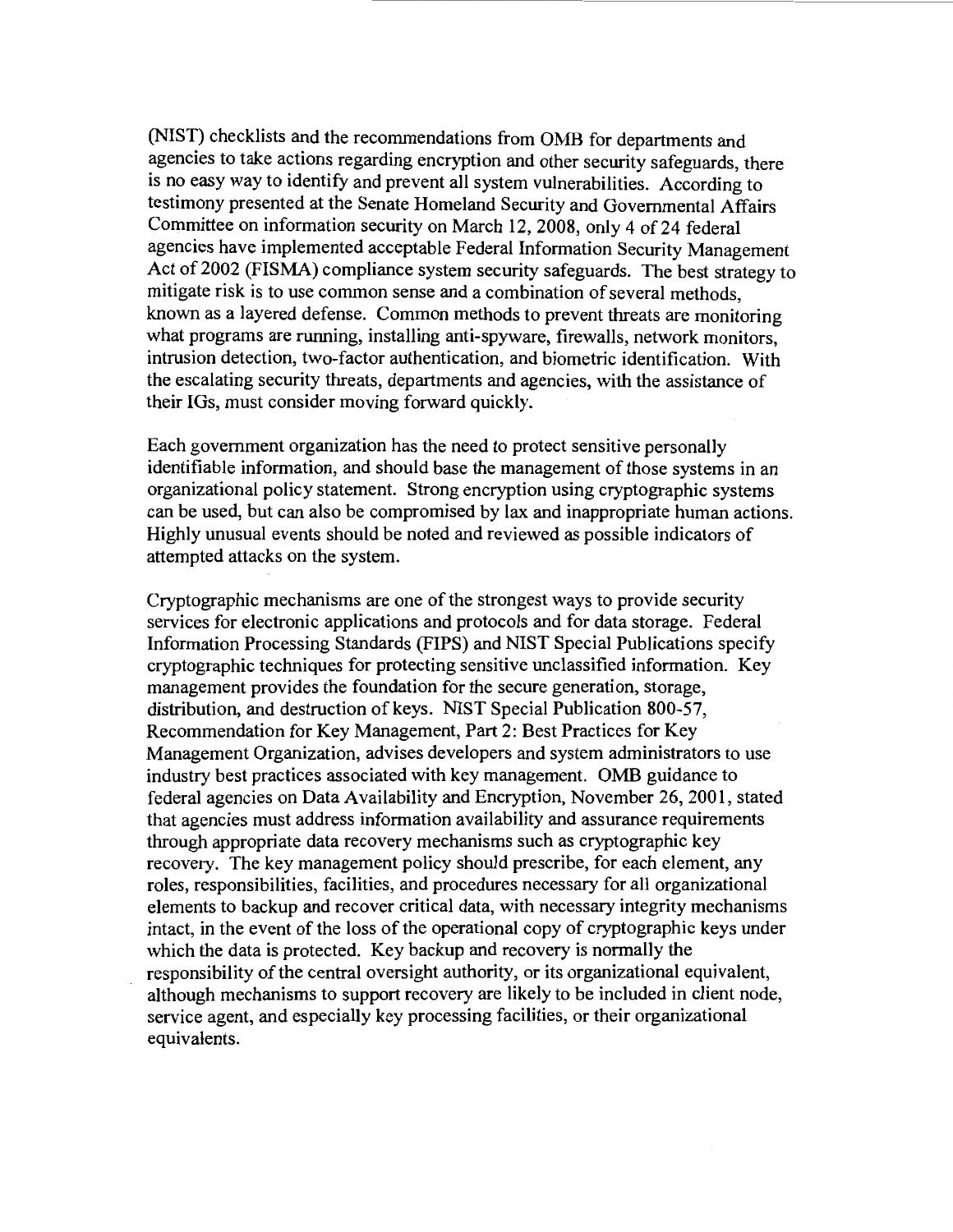### **Challenge**

Agencies are required to proactively implement appropriate information security controls to support the mission in a cost-effective manner, while managing evolving information security risks. The FISMA requires agencies to integrate information security into their capital planning and enterprise architecture processes. OMB Circular A-130, Management of Federal Information Resources, November 2000, places the burden on federal managers to ensure that management, operational, and technical safeguards or countermeasures are prescribed to protect the confidentiality, integrity, and availability of the system and its information. The Homeland Security Presidential Directive 12, Policy for a Common Identification Standard for Federal Employees and Contractors, August 2004, increased identification security and interoperability, requiring increased authentication for federal employees and contractors for access to federal facilities and information systems.

As with any policy decision, there are often times unintended consequences of otherwise well-intentioned actions. For example, the 45-day implementation requirement imposed by OMB in 2006 left little time for careful consideration of the impact of encrypting government data. In the case of the JG, the encryption and security demands did not include anything regarding the importance of developing key management policy availability before deploying encryption access to all data as required by the JG Act of 1978 as amended. OMB Memorandum M-06-16 refers to the IG as being an enforcement arm to ensure compliance. However, the guidance did not address the overall impact that data encryption will have on IG offices, nor did it stress the importance of developing and implementing proper enterprise-wide key escrow policy and practices. A recent data call to the IG community and federal Chief Information Officers (CIO) Council for existing key escrow policy produced only a few responses. JG community responses varied from extremely detailed and robust key escrow policies to a one page high-level document

Department of Defense chose to implement a key escrow system for business, law enforcement, and counterintelligence requirements. The key stored in this key escrow system, any part of the key, or information necessary to access the extracted key are referred to as the "escrowed key". Their policy delineates how the escrowed key is stored, how authorized personnel can submit requests for copies of the escrowed key, how it is retrieved, and how it is delivered to an authorized requestor. It also specifies how the escrowed key is protected during each of these activities.

Public key cryptographic mechanisms support secure communications by providing security services such as integrity, authentication, and confidentiality. Encryption of agency data presents risks to the availability of information needed by the agency to reliably meet its mission. Specifically, without access to cryptographic key(s) needed to decrypt information, the agency risks losing access to its valuable information. Additionally, confidentiality policy within any key management is of concern for all IGs with regard to ensuring operational security during ongoing investigations. Access to encrypted data must be available to investigators without the individual under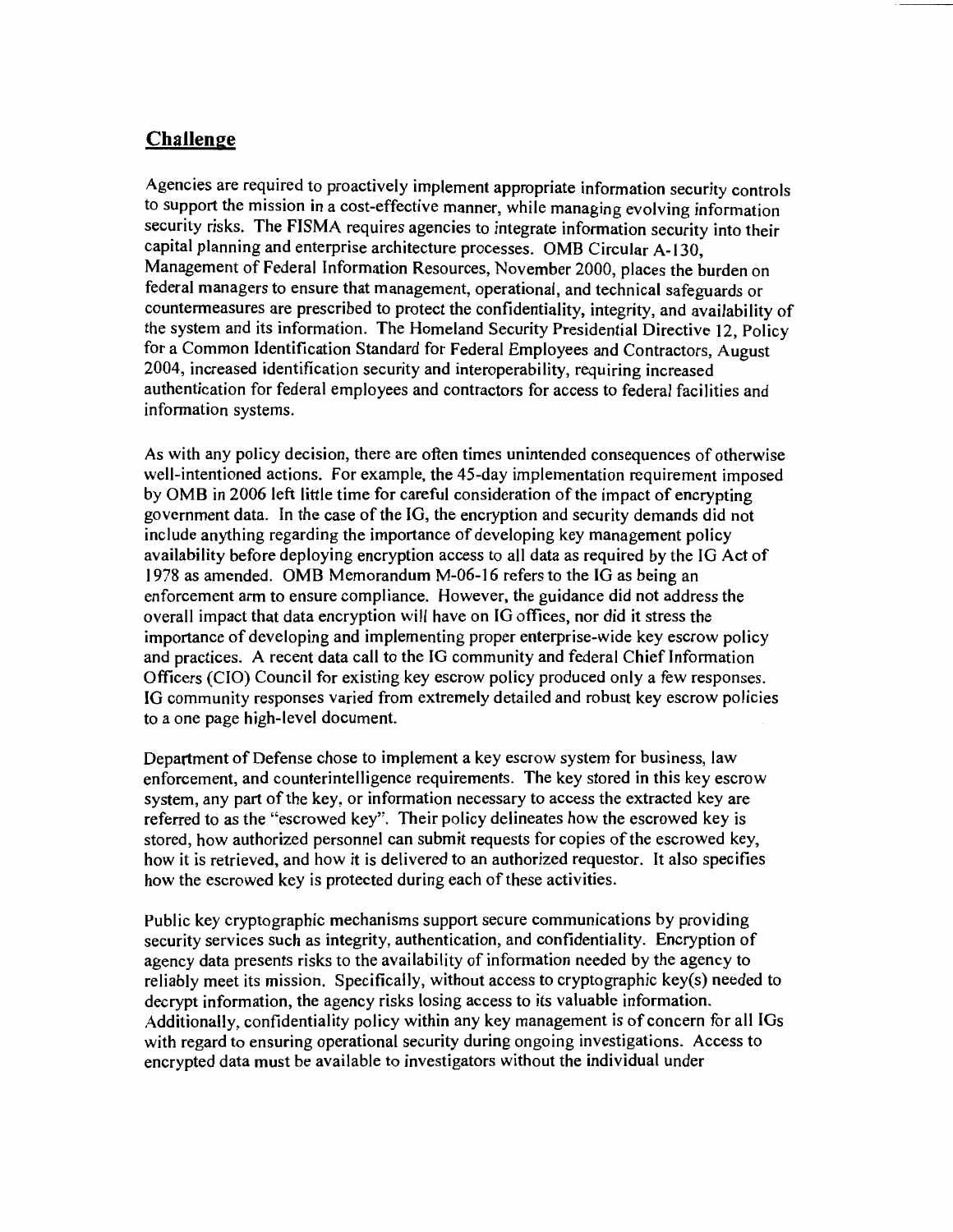investigation being alerted. The encryption methods must provide a data recovery service and support data recovery for business and law enforcement requirements.

By placing more weight on the secure storage of sensitive data, policy makers have inadvertently hampered the efforts of IO officials in conducting their mission. The major weakness in this area is that IT policy for key management does not describe the goals, responsibilities, and overall requirements for the management of cryptographic keying material used to protect private or critical facilities, processes, or information.

#### **Recommendations**

The IOs need to conduct meetings with agency officials to ensure that agencies are diligently protecting sensitive personally identifiable information, and basing the management of those systems in an organizational policy statement. Specifically, this subcommittee recommends immediate action by the IGs to address system security and privacy concerns as follows:

- l. Recommend to CIOs that they to diligently protect sensitive personally identifiable information, and base the management of those systems in an organizational policy statement.
- 2. Recommend to CIOs that they work in conjunction with the IO to implement appropriate information security controls to support the mission in a cost-effective manner, while managing evolving information security risks.
- 3. Conduct meetings with CIOs to structure IT policy that incorporates compliance with the IO Act, so that the IO has access to all records, reports, audits, reviews, documents, papers, recommendations, or other material available to accomplish its programs and operations. This access needs to be codified in departmental or agency policy action.
- 4. Recommend to CIOs that they include language in all contracts and purchasing documents for IG personnel access to records and system data for all contractorowned systems that contain federal data. IG personnel should not have to obtain a subpoena to gain access to computers with federal data.
- 5. Recommend to Contracting Officers that they require all contractors performing data storage to agree that government customer data will not be commingled with other customer data.
- 6. The IGs need to ensure management establishes a key management policy that describes the goals, responsibilities, and overall requirements for the management of cryptographic keying material used to protect private or critical facilities, processes, or information. Key management policy should: